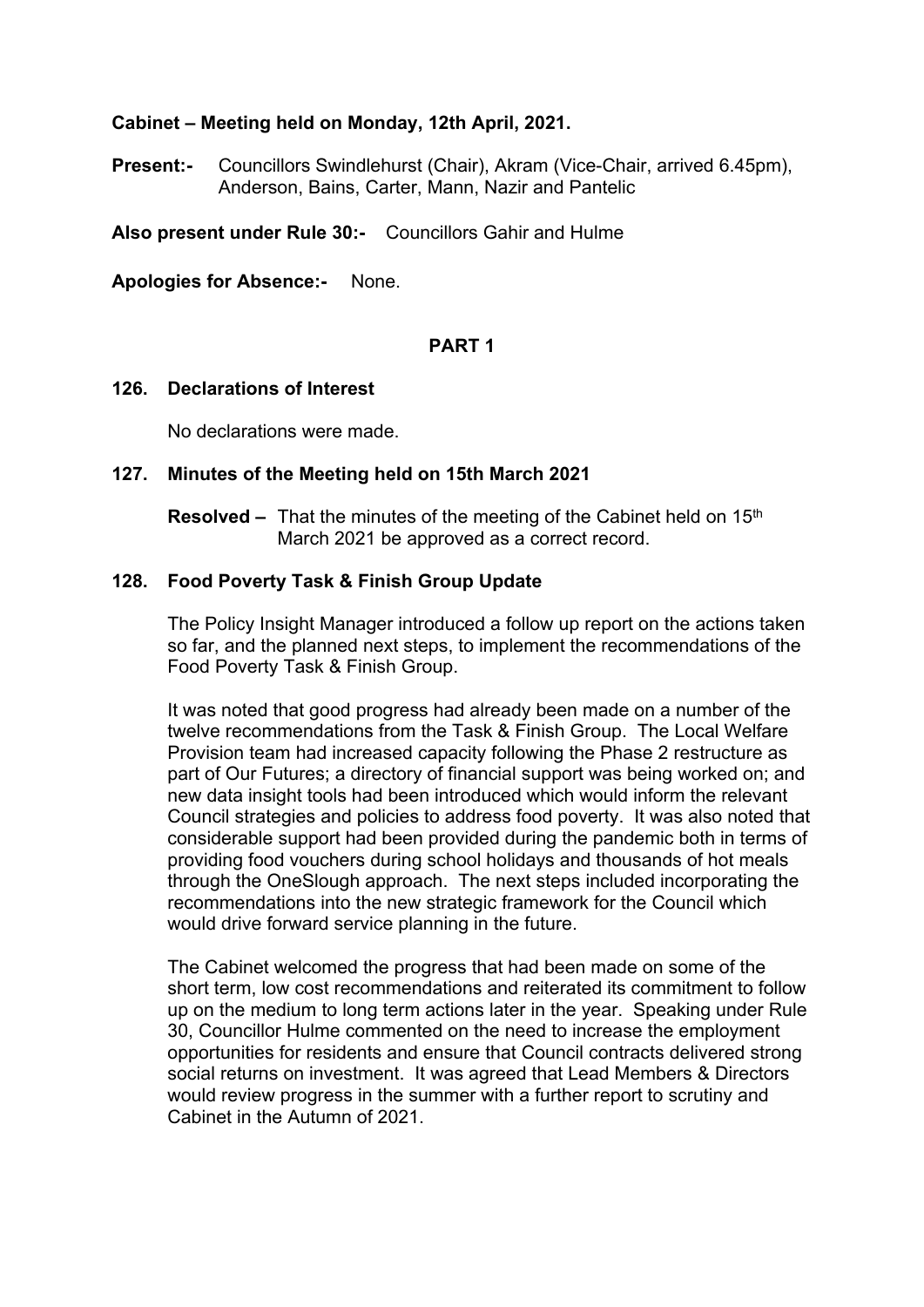## **Resolved –**

- (a) That the actions taken so far and proposed next steps listed in sections 5.2 and 5.3 of the report be noted in relation the recommendations of the Food Poverty Task & Finish Group.
- (b) That Lead Members & Directors give further consideration to the implementation of the recommendations at a meeting in the summer of 2021 with a further update to be presented to the Cabinet in within six months.

*(Councillor Akram joined the meeting)*

### **129. Development and Execution of a Place Brand for Slough**

The Associate Director, Place Strategy & Infrastructure introduced a report on the procurement of a design agency partner for the development and execution of a place brand for Slough.

The Council and partners had developed a range of new strategies and plans in the past year including the Slough 2040, Inclusive Growth Strategy and Regeneration Framework Masterplan. The development of a place brand was intended to take forward this work to the next stage by bringing together and articulating the 'story of place' as part of the communications strategy for the town. A tender had been put out in February 2021 to identify a branding agency that could work with the Council and partners on a brand narrative as well as marketing collateral and an initial implementation plan. Hemingwaydesign had been awarded the contact following a competitive process during which eight bids had been received. The contract was initially for a two year period. Work would begin immediately and progress would be reported to Cabinet later in the year.

The Cabinet welcomed the concept to promote Slough and help change outdated perceptions. Slough was already a successful town with a strong economy and regeneration strategy and it was agreed that the development of a place brand could help maximise the opportunities. Cabinet members commented on the importance of incorporating Slough's cultural and community strengths into the work, and to ensure that clear outcomes and impacts were established and measured.

At the end of the discussion the recommendations were agreed and the Cabinet would receive a presentation from Hemingwaydesign on the progress of developing the brand by the end of 2021.

### **Resolved –**

(a) That the decision to award the contract for the development and execution of a place brand for Slough to Hemingwaydesign be noted.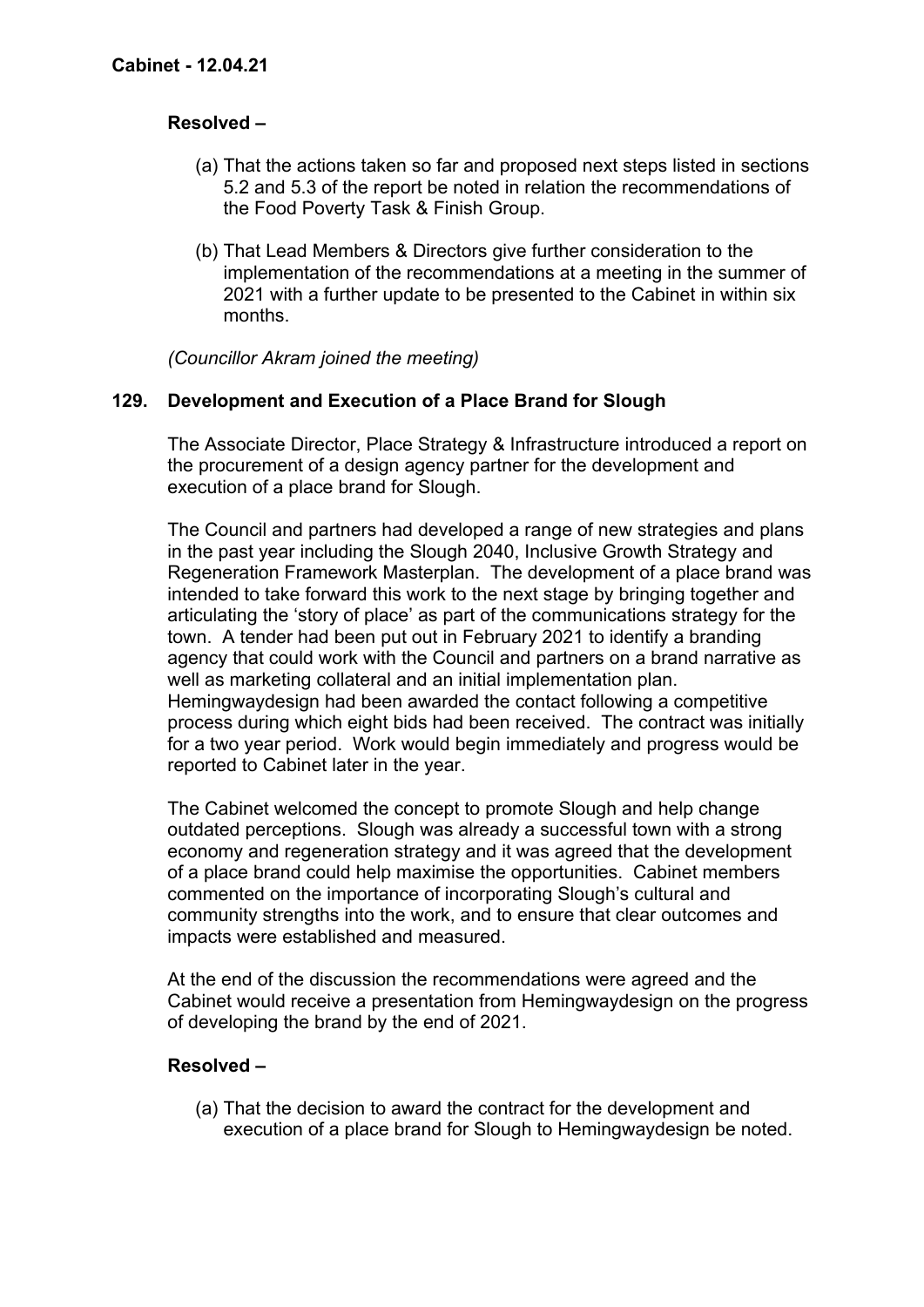(b) That the Cabinet receive a presentation from Hemingwaydesign and a project update on the emerging outcomes of the work by the end of 2021.

### **130. Observatory House - Lease Arrangements**

The Associate Director, Place Strategy & Infrastructure introduced a report that updated the Cabinet on the progress with regards to increasing the occupancy of Observatory House and sought approval to lease part of the second floor.

The report set out the utilisation of the building since it was purchased in May 2018 as part of the accommodation strategy and transformation programme. This included initial plans to lease the fourth and fifth floors to generate income. The Cabinet noted that Slough Children First Ltd had now taken up occupancy of the fourth floor and plans were in place for the fifth floor to be the Slough Innovation Space and Future Skills Hub. The impact of the Covid-19 pandemic had rapidly accelerated remote working and taking account of future changing work patterns the Medium Term Financial Strategy assumed the equivalent of an additional floor (16,000 sqft) be leased. The Cabinet was asked to approve a lease of circa 3,600 sqft on the second floor and the operational implications were explained.

The Cabinet commented that Member meetings would shortly be able to return to Observatory House as Covid-19 restrictions were eased and the fact a comprehensive plan was in place for the full occupation of the building was welcomed. It was also noted that the acquisition of the building was part of the wider accommodation strategy which included the Council moving out of Landmark Place and moving services out into communities through the Localities Strategy. The proposed redevelopment of St Martin's Place into approximately 60 social and affordable homes would also contribute to both housing and financial objectives.

The Cabinet noted the report and agreed the recommendations.

### **Resolved –**

- (a) That the report updating on the occupation of Observatory House be noted.
- (b) That delegated authority be given to the Executive Director of Place to agree terms of and approve the grant of a lease and any supplemental document(s) of part of the second floor Observatory House for a maximum term of 10 years, the lease to be granted at best consideration.

### **131. Revised Slough Local Outbreak Management Plan**

The Lead Member for Health & Wellbeing and the Service Lead, Public Health introduced a report that sought approval for the revised Covid-19 Local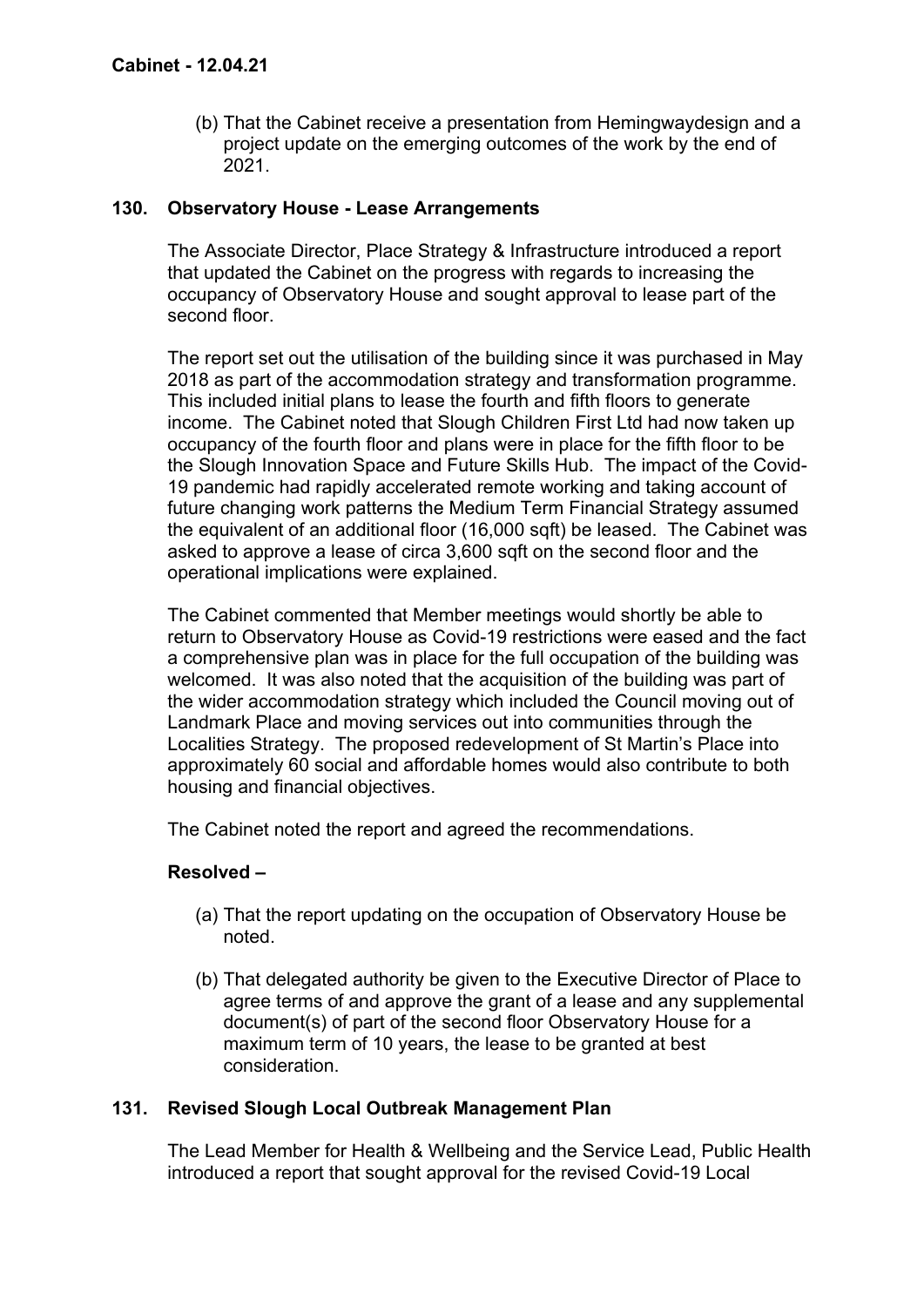Outbreak Management Plan. The updated version of the plan for endorsement was included in the supplementary agenda, and this version included further information from Public Health England and the Department of Health & Social Care.

It was a requirement for local authorities to produce an Outbreak Management Plan and the document set out the roles, responsibilities and processes for managing Covid-19 outbreaks. The plan had been revised since its initial adoption in June 2020 and whilst the fundamental roles of the council and health partners were unchanged it incorporated the expansion of testing, the vaccination programme and the 'roadmap' for relaxing restrictions. The Government had announced funding allocations for each local authority through the Contain Outbreak Management Fund (COMF) and Slough would receive £769,057.

The Cabinet discussed the positive work undertaken in response to the pandemic over the past year including the OneSlough community response, the BAME project, innovative approaches to community testing and vaccination and the community champions. The Outbreak Engagement Board would continue to review the communications activity which was recognised to be an important part of the local response.

After due consideration the revised Outbreak Management Plan was endorsed and the Cabinet asked to receive the Equalities Impact Assessment at a later stage.

### **Resolved –**

- (a) That the Council's Local Outbreak Management Plan as at Appendix A in the Supplementary Agenda be endorsed; and
- (b) That delegated authority be granted to the Chief Executive to maintain and amend the plan following consultation with the Cabinet Member for Health & Wellbeing and the East Berkshire Director for Public Health.

### **132. Covid-19 Decisions Update**

The Cabinet received a report which set out the further significant decisions taken by Officers in response to the Covid-19 pandemic. The decisions taken in the latest report included the extension of the Covid Information Officers and the various measures being put in place to deliver Covid safe elections on 6<sup>th</sup> May 2021.

The schedule of significant decisions as set out in Appendix A to the report was ratified insofar as it related to executive functions.

### **Resolved –**

(a) That the report be noted; and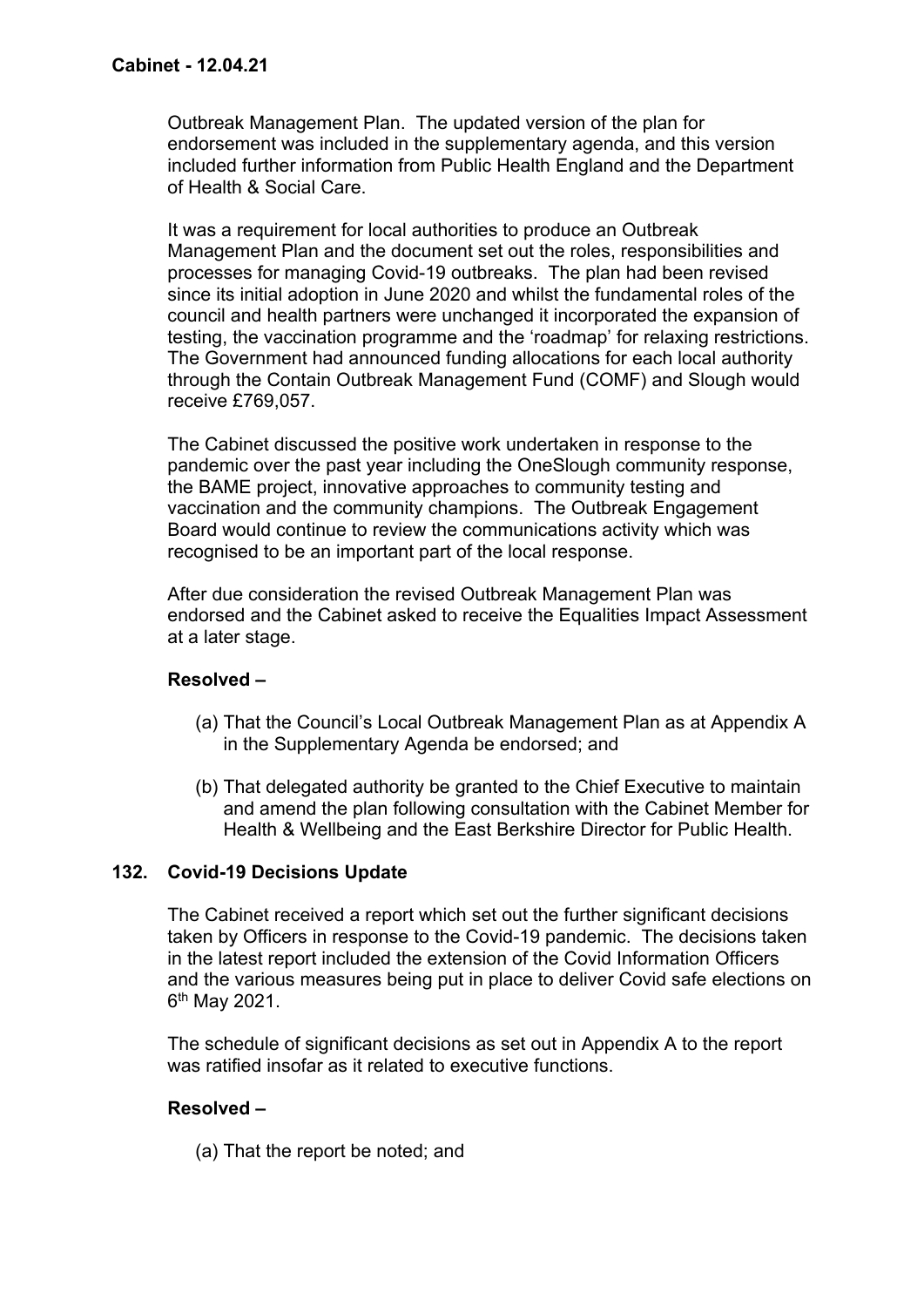(b) That the Significant Decisions taken by Silver as set out in Appendix A be ratified.

## **133. CIF Annual Report & 2021/22 Cabinet Allocations**

The Lead Member for Governance & Customer Services and the CIF Responsible Officer introduced an update on Community Investment Fund (CIF) spend in 2020/21.

CIF funding had once again provided over £1m investment in a wide range of projects in every ward across the borough. Cabinet Members highlighted a number of schemes that had been delivered during the year which had been well received by residents. All of the £210,000 of revenue allocated for eligible projects and almost  $£1.8m$  had either been spent or committed to capital projects. The report and appendices were noted.

A sum of £147,000 remained unallocated and was available to spend. The Leader proposed, and it was agreed, that £47,000 be allocated for further tree planting as part of the successful Urban Forest programme, with the remaining underspend not to be utilised in view of the financial pressures facing the council. It was requested that the additional funding being made available for tree planting include fruit trees and orchards with links being made to the work to address food poverty in the borough.

## **Resolved –**

- (a) That the expenditure to date from the annual Community Investment Fund 2020/21 be noted.
- (b) That the current forecast potential underspend at the end of the financial year 2021/21 be noted.
- (c) That £47,000 of the 2020/21 underspend be allocated for further tree planting, potentially including fruit tree orchards, as part of the Urban Forest programme.

# **134. Contracts in Excess of £180k in 2021/22**

The Cabinet received a report that set out the list of contracts with a value in excess of £180,000 that the Council expected to let in the 2021/22 financial year.

It was a Constitutional requirement that Cabinet approval be secured before tendering commenced. All contracts would be subject to the other requirements of the Financial and Contract Procedure Rules. The list of contracts as in Appendix A to the report were approved.

**Resolved –** That the list of contracts expected to be let in 2021/22, as at Appendix A to the report, be approved.